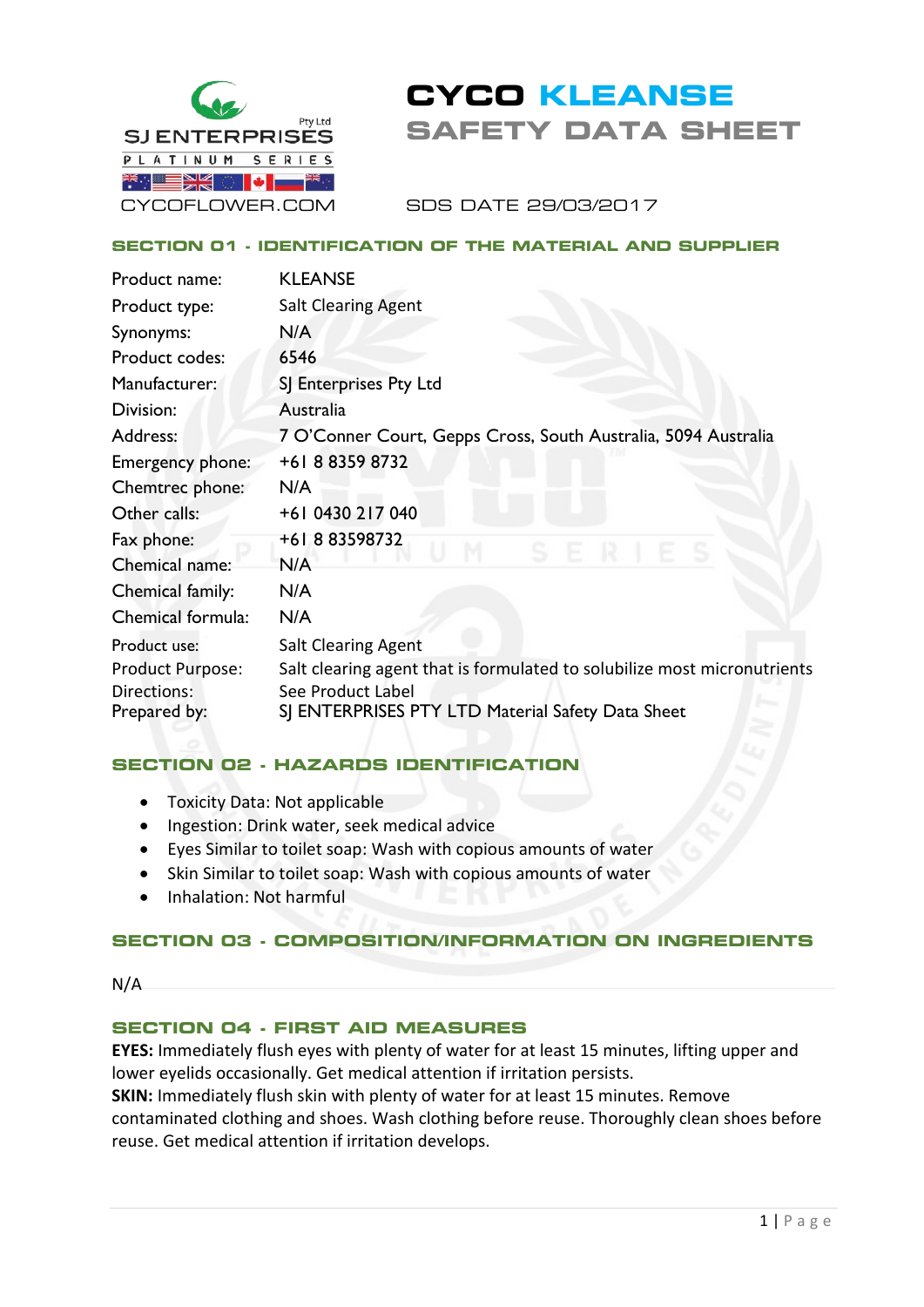**INGESTION:** Do not induce vomiting unless directed to do so by medical personnel. Never give anything by mouth to an unconscious person. If large quantities of this material are swallowed, call a physician immediately. Loosen tight clothing such as a collar, tie, belt or waistband. **INHALATION:** If inhaled, remove to fresh air. If not breathing, give artificial respiration. If breathing is difficult, give oxygen. Get medical attention.

**NOTES TO PHYSICIANS OR FIRST AID PROVIDERS: Refer to SDS**

## **SECTION 05 - FIRE FIGHTING MEASURES**

- Flash point: Not applicable
- Flammability limits in air (%volume): Non flammable
- Lower: Not applicable
- Upper: Not applicable
- Fire extinguishing media: Not applicable
- Special Fire Fighting procedures: Not applicable
- Unusual Fire and Explosion Hazards: Not applicable

## **SECTION 06 - ACCIDENTAL RELEASE MEASURES**

Steps to be taken if materials leak. Wash away with water. Waste disposal method with water to drain

# **SECTION 07 - HANDLING AND STORAGE** Handling and Storage Precautions Do not store for long periods above 40°C or below –10°C

# **SECTION 08 - EXPOSURE CONTROLS/PERSONAL PROTECTION**

#### **Engineering controls:** N/A

**Ventilation :** N/A

#### **Respiratory protection:** N/A

**Eye protection:** Safety glasses. Maintain eye wash fountain and quick-drench facilities in work area.

**Skin protection:** Wear protective gloves and clean body-covering clothing.

#### **Other protective clothing or equipment:** N/A

**Work hygienic practices:** Please refer to State And Federal regulations

**Exposure guidelines:** No exposure guidelines have been set for this product.

#### **SECTION 09 - PHYSICAL AND CHEMICAL PROPERTIES**

**Appearance:** Light blue **Odour:** Odourless **Physical state:** liquid **ph Anhydrous:** 4.5 ph (0.5M, H20 @ 20C) **ph (other): Boiling point:** f: 62.78 c: 145 **Melting point:** f: n/a c: n/a **Freezing point:** f: 32 **C: 0**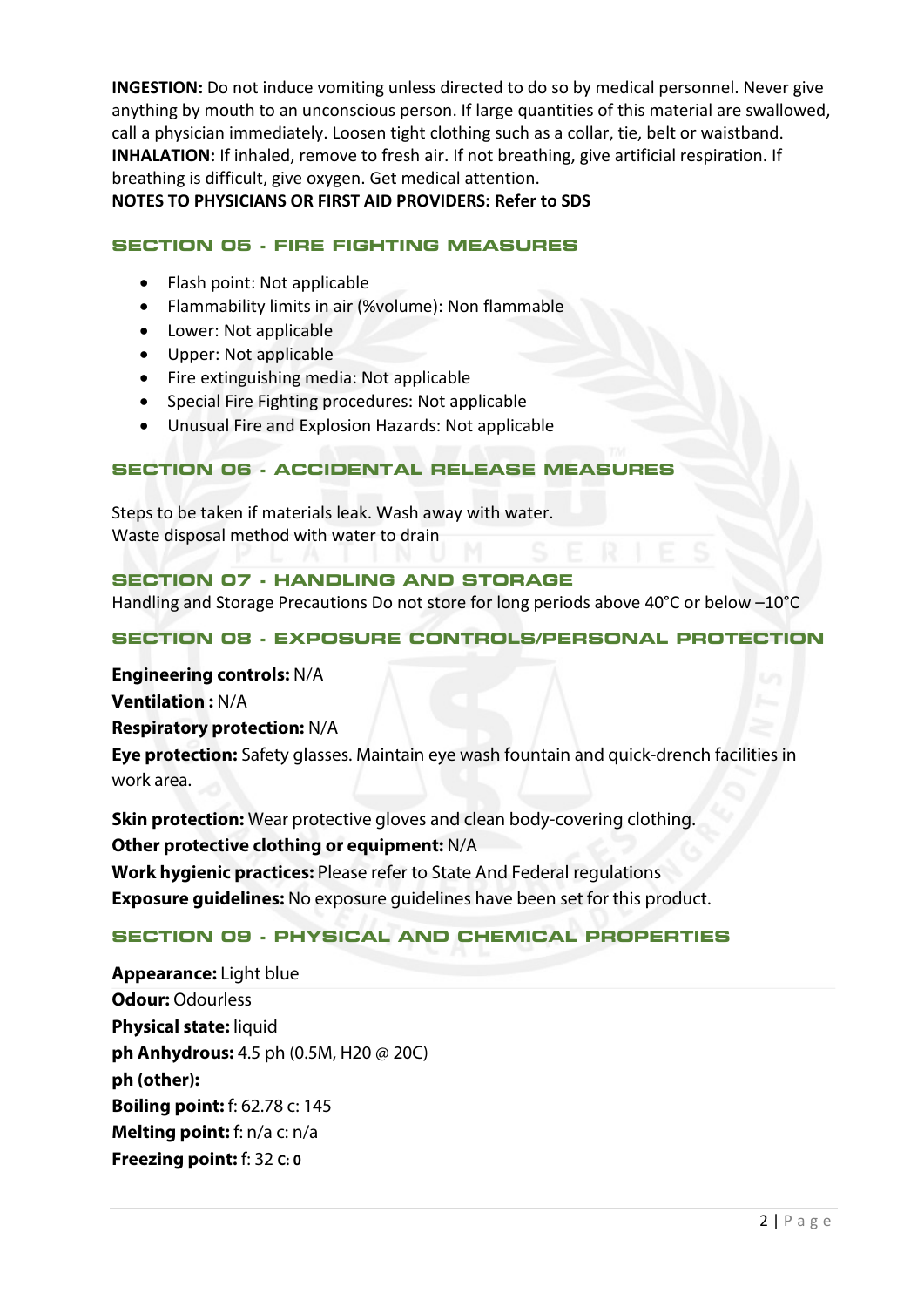**Vapor pressure (mmHg):**   $\omega$ F: N/A C: N/A **Density kg/L:** 1.00 – 1.10 @ f: c: **Solubility in water:** Soluble 100%

# **SECTION 10 - STABILITY AND REACTIVITY**

**Stability:** Stable **Conditions to avoid (stability):** N/A **Incompatibility (material to avoid):** N/A **Hazardous decomposition or by-products:** N/A **Hazardous polymerization:** No polymerization will occur. **Conditions to avoid (polymerization):** N/A

## **SECTION 11 - TOXICOLOGICAL INFORMATION**

N/A

#### **SECTION 12 - ECOLOGICAL INFORMATION**

**Ecological information:** No Data Found

Environmental Fate: No Data Found

#### **SECTION 13 - DISPOSAL CONSIDERATIONS**

**Waste Disposal Method:** Whatever cannot be saved for recovery or recycling should be managed in an appropriate and approved waste disposal facility. Processing, use or contamination of this product may change the waste management options. State and local disposal regulations may differ from federal disposal regulations. Dispose of container and unused contents in accordance with federal, state and local requirements.

**RCRA** hazard class: N/A

#### **SECTION 14 - TRANSPORT INFORMATION**

#### **U.S. department of transportation not regulated**

Proper shipping name: Hazard class: **ID number: Packing group: Label statement:**

## **Water transportation not regulated**

**Proper shipping name:**  Hazard class: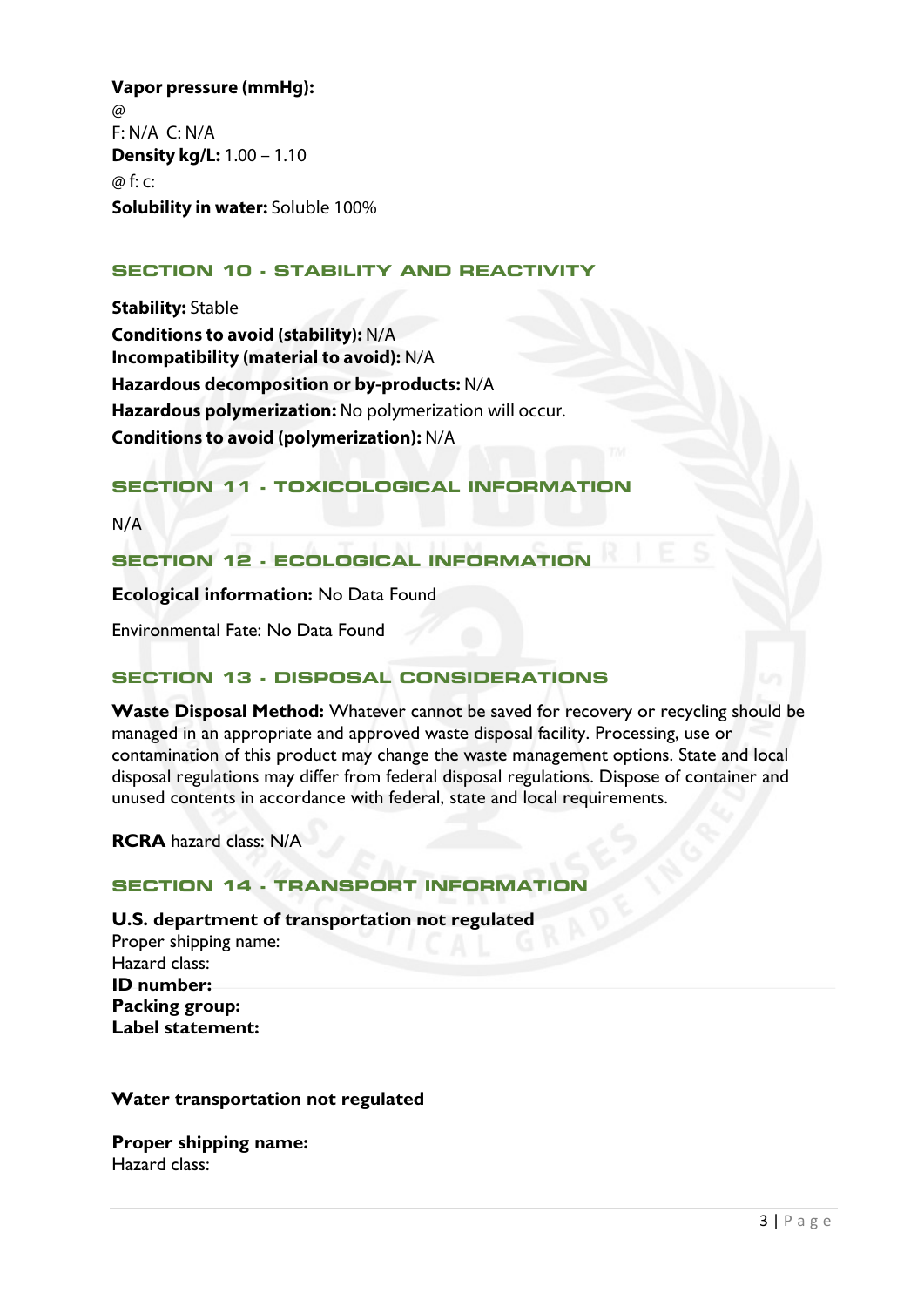TD number: Packing group: Label statements:

#### **Air transportation not regulated**

Proper shipping name: Hazard class: ID number: Packing group: Label statements:

# **SECTION 15 - REGULATORY INFORMATION**

**U.S.** federal regulations **TSCA** (toxic substance control act): no data found **CERCLA** (comprehensive response compensation, and liability act): no data found **SARA TITLE III** (superfund amendments and reauthorization act): no data found **311/312** hazard categories: no data found **313** reportable ingredients: no data found **State regulations:** no data found **International regulations:** no data found

# **SECTION 16 - OTHER INFORMATION**

Product Purpose: Plant Flower Enhancer Directions: See Product Label

Other information: N/A Preparation information: n/a



7 O'CONNOR COURT, GEPPS CROSS 5094, ADELAIDE SOUTH AUSTRALIA PHONE: +61 8359 8732 FAX: +61 8359 8732 EMAIL: INFO@CYCOFLOWER.COM

# Prepared by: SJ ENTERPRISES T/A CYCO INTERNATIONAL PTY LTD

info@cycoflower.com